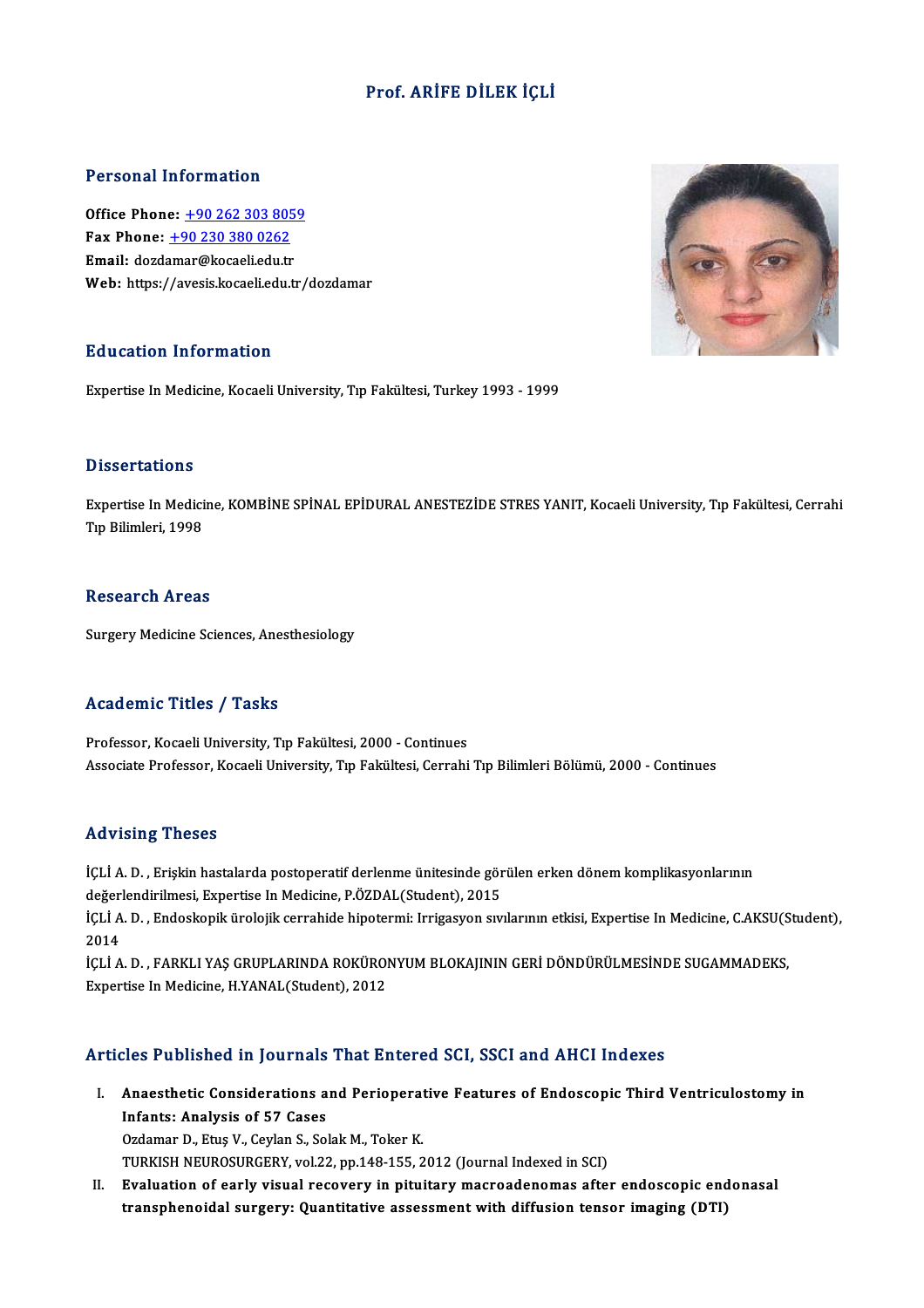Anık İ., Anık Y., Koc K., Ceylan S., Genc H., Altintas O., Ozdamar D., Ceylan D. B. Anık İ., Anık Y., Koc K., Ceylan S., Genc H., Altintas O., Ozdamar D., Ceylan D. B.<br>ACTA NEUROCHIRURGICA, vol.153, pp.831-842, 2011 (Journal Indexed in SCI)<br>Anankylastis neastion aftan fluoreascin sadium administration dur III. Anaphylactic reaction after fluorescein sodium administration during intracranial surgery<br>Dilek O., Ihsan A., Tulay H. ACTA NEUROCHIRURGICA<br><mark>Anaphylactic reaction</mark><br>Dilek O., Ihsan A., Tulay H.<br>JOUPNAL OF CLINICAL NI Anaphylactic reaction after fluorescein sodium administration during intracranial su<br>Dilek O., Ihsan A., Tulay H.<br>JOURNAL OF CLINICAL NEUROSCIENCE, vol.18, no.3, pp.430-431, 2011 (Journal Indexed in SCI)<br>The LMA CTrach (TM Dilek O., Ihsan A., Tulay H.<br>JOURNAL OF CLINICAL NEUROSCIENCE, vol.18, no.3, pp.430-431, 2011 (Journal Indexed in SCI)<br>IV. The LMA CTrach (TM) in morbidly obese and lean patients undergoing gynecological procedures: a<br>c JOURNAL OF CLINICA<br>The LMA CTrach (T<br>comparative study<br><sup>Vildig</sup> T.S. Ozdamar l The LMA CTrach (TM) in morbidly obese and<br>comparative study<br>Yildiz T. S. , Ozdamar D., Arslan I., Solak M., Toker K.<br>JOUPMAL OF ANESTHESIA, yol 24, np 849, 952, 2014 comparative study<br>1990 - Yildiz T. S. , Ozdamar D., Arslan I., Solak M., Toker K.<br>1990 - Journal Indexed in SCI) - Jou.24, pp.849-853, 2010 (Journal Indexed in SCI) Yildiz T. S. , Ozdamar D., Arslan I., Solak M., Toker K.<br>JOURNAL OF ANESTHESIA, vol.24, pp.849-853, 2010 (Journal Indexed in SCI)<br>V. Comparison of the effect of LMA and ETT on ventilation and intragastric pressure in pedia **JOURNAL OF ANESTHESIA, v**<br>**Comparison of the effect**<br>laparoscopic procedures Comparison of the effect of LMA and ETT on vent<br>laparoscopic procedures<br>Ozdamar D., Guvenc B. H. , Toker K., Solak M., Ekingen G.<br>MINERVA ANESTESIOLOGICA, vol 76, pp.502, 500, 2010. laparoscopic procedures<br>Ozdamar D., Guvenc B. H. , Toker K., Solak M., Ekingen G.<br>MINERVA ANESTESIOLOGICA, vol.76, pp.592-599, 2010 (Journal Indexed in SCI) Ozdamar D., Guvenc B. H., Toker K., Solak M., Ekingen G.<br>MINERVA ANESTESIOLOGICA, vol.76, pp.592-599, 2010 (Journal Indexed in SCI)<br>VI. High Incidence of Residual Curarization After Rocuronium Despite Administration of Neo MINERVA ANESTESIOLOGICA, vol.76, pp.592-599, 2010 (Journ)<br>High Incidence of Residual Curarization After Rocuron<br>Baykara N., Hosten T., Ozdamar D., Etiler N., Solak M., Toker K.<br>TURKIVE KLINIKLERLTIR BILIMLERLDERGISL. vol.2 High Incidence of Residual Curarization After Rocuronium Despite Administration of Ne<br>Baykara N., Hosten T., Ozdamar D., Etiler N., Solak M., Toker K.<br>TURKIYE KLINIKLERI TIP BILIMLERI DERGISI, vol.30, pp.1325-1331, 2010 (J Baykara N., Hosten T., Ozdamar D., Etiler N., Solak M., Toker K.<br>TURKIYE KLINIKLERI TIP BILIMLERI DERGISI, vol.30, pp.1325-1331, 2010 (Journal Indexed in SCI)<br>VII. Levobupivacaine-tramadol combination for caudal block TURKIYE KLINIKLERI TIP BILIMLERI DERGISI, vol.30, pp.1325-1331, 2010 (Journal Indexed in SCI)<br>Levobupivacaine-tramadol combination for caudal block in children: a randomized, dou<br>prospective study<br>Yildiz T. S., Ozdamar D., Levobupivacaine-tramadol combination for car<br>prospective study<br>Yildiz T. S. , Ozdamar D., Bagus F., Solak M., Toker K.<br>PEDIATRIC ANESTUESIA .vol 20. pp 524, 529, 2010. prospective study<br>Yildiz T. S. , Ozdamar D., Bagus F., Solak M., Toker K.<br>PEDIATRIC ANESTHESIA, vol.20, pp.524-529, 2010 (Journal Indexed in SCI)<br>A new sunnaglettis sinway devise: J.MA Sunname((TM)), sempenise VIII. A new supraglottic airway device: LMA-Supreme((TM)), comparison with LMA-Proseal((TM))<br>Hosten T., Gurkan Y., Ozdamar D., Tekin M., Toker K., Solak M. PEDIATRIC ANESTHESIA, vol.20, pp.524-529, 2010 (Journal I<br>A new supraglottic airway device: LMA-Supreme((TM)<br>Hosten T., Gurkan Y., Ozdamar D., Tekin M., Toker K., Solak M.<br>ACTA ANAESTHESIOLOGICA SCANDINAVICA, vol.52, pp.95 A new supraglottic airway device: LMA-Supreme((TM)), comparison with LMA-Prose<br>Hosten T., Gurkan Y., Ozdamar D., Tekin M., Toker K., Solak M.<br>ACTA ANAESTHESIOLOGICA SCANDINAVICA, vol.53, pp.852-857, 2009 (Journal Indexed i IX. Lateral sagittal infraclavicular block is a clinically effective block in children Guerkan Y., Oezdamar D., Solak M., Toker K. ACTA ANAESTHESIOLOGICA SCANDINAVIC<br>Lateral sagittal infraclavicular block is<br>Guerkan Y., Oezdamar D., Solak M., Toker K.<br>FUROPEAN JOUPNAL OF ANAESTHESIOLOG Lateral sagittal infraclavicular block is a clinically effective block in children<br>Guerkan Y., Oezdamar D., Solak M., Toker K.<br>EUROPEAN JOURNAL OF ANAESTHESIOLOGY, vol.25, no.11, pp.949-951, 2008 (Journal Indexed in SCI)<br>I X. [The effects of various doses of intrathecal morphine in addition with ropivacaine in combined spinal-epidural technique for labour analgesia]. EUROPEAN JOURNAL OF ANAESTHESIOLOGY, vol.25, n<br>[The effects of various doses of intrathecal mor<br>spinal-epidural technique for labour analgesia]. [The effects of various doses of int<br>spinal-epidural technique for labou<br>Culha H., Ozdamar D., Toker K., Solak M.<br>Agri : Agri (Algolaii) Dernogi'nin Youin ( Agri : Agri (Algoloji) Dernegi'nin Yayin organidir = The journal of the Turkish Society of Algology, vol.19, pp.16-23,<br>2007 (Journal Indexed in SCI Expanded) Culha H., Ozdamar D., Toker K., Solak M.<br>Agri : Agri (Algoloji) Dernegi'nin Yayin or<br>2007 (Journal Indexed in SCI Expanded)<br>The effects of sterridate and propef Agri : Agri (Algoloji) Dernegi'nin Yayin organidir = The journal of the Turkish Society of Algology, vol.1<br>2007 (Journal Indexed in SCI Expanded)<br>XI. The effects of etomidate and propofol induction on hemodynamic and endoc 2007 (Journal Indexed in SCI)<br>The effects of etomidate and<br>undergoing CABG surgery<br>Hesten T. Salak M. Kiliskan L. The effects of etomidate and propofol induction<br>undergoing CABG surgery<br>Hosten T., Solak M., Kilickan L., Ozdamar D., Toker K.<br>TRAEVA UNIVERSITESI TIR RAEUU TESI DERGISL vol undergoing CABG surgery<br>Hosten T., Solak M., Kilickan L., Ozdamar D., Toker K.<br>TRAKYA UNIVERSITESI TIP FAKULTESI DERGISI, vol.24, no.2, pp.114-126, 2007 (Journal Indexed in SCI)<br>The learning surve in andessenis pituitary s Hosten T., Solak M., Kilickan L., Ozdamar D., Toker K.<br>TRAKYA UNIVERSITESI TIP FAKULTESI DERGISI, vol.24, no.2, pp.114-126, 2007 (<br>XII. The learning curve in endoscopic pituitary surgery and our experience<br>Kenen K. Jhan A. TRAKYA UNIVERSITESI TIP FAKULTESI DERGISI, vol.24,<br>The learning curve in endoscopic pituitary surgel<br>Kenan K., Ihsan A., Dilek O., Burak C., Gurkan K., Savas C.<br>NEUPOSUPCICAL PEVIEW. vol.29, po.4, pp.299,205,200 The learning curve in endoscopic pituitary surgery and our experience<br>Kenan K., Ihsan A., Dilek O., Burak C., Gurkan K., Savas C.<br>NEUROSURGICAL REVIEW, vol.29, no.4, pp.298-305, 2006 (Journal Indexed in SCI)<br>Effect of preo Kenan K., Ihsan A., Dilek O., Burak C., Gurkan K., Savas C.<br>NEUROSURGICAL REVIEW, vol.29, no.4, pp.298-305, 2006 (Journal Indexed in SCI)<br>XIII. Effect of preoperative epidural morphine administration on desflurane requirem NEUROSURGICAL REVI<br>Effect of preoperativ<br>gynecologic surgery<br>Curkan Y. Ordamar D Effect of preoperative epidural mor<mark>gynecologic surgery</mark><br>Gurkan Y., Ozdamar D., Toker K., Solak M.<br>PECIONAL ANESTHESIA AND PAIN MEDI gynecologic surgery<br>Gurkan Y., Ozdamar D., Toker K., Solak M.<br>REGIONAL ANESTHESIA AND PAIN MEDICINE, vol.31, no.5, pp.428-432, 2006 (Journal Indexed in SCI)<br>Spinal anesthesia for arthrossonis knee surgery. Gurkan Y., Ozdamar D., Toker K., Solak M.<br>REGIONAL ANESTHESIA AND PAIN MEDICINE, vol.31, r<br>XIV. Spinal anesthesia for arthroscopic knee surgery<br>Gurkan Y., Canatay H., Ozdamar D., Solak M., Toker K. REGIONAL ANESTHESIA AND PAIN MEDICINE, vol.31<br>Spinal anesthesia for arthroscopic knee surger<br>Gurkan Y., Canatay H., Ozdamar D., Solak M., Toker K.<br>ACTA ANAESTHESIOLOGICA SCANDINAVICA .vol.48 ACTA ANAESTHESIOLOGICA SCANDINAVICA, vol.48, no.4, pp.513-517, 2004 (Journal Indexed in SCI)

## Articles Published in Other Journals

I. Transsfenoidal hipofizektomilerde BİSmonitörizasyonunun sevofluran tüketimine etkisi BAYKALD.,ÖZDAMARA.D. ,HOŞTENT.,TOKERK.,SOLAKZ.M.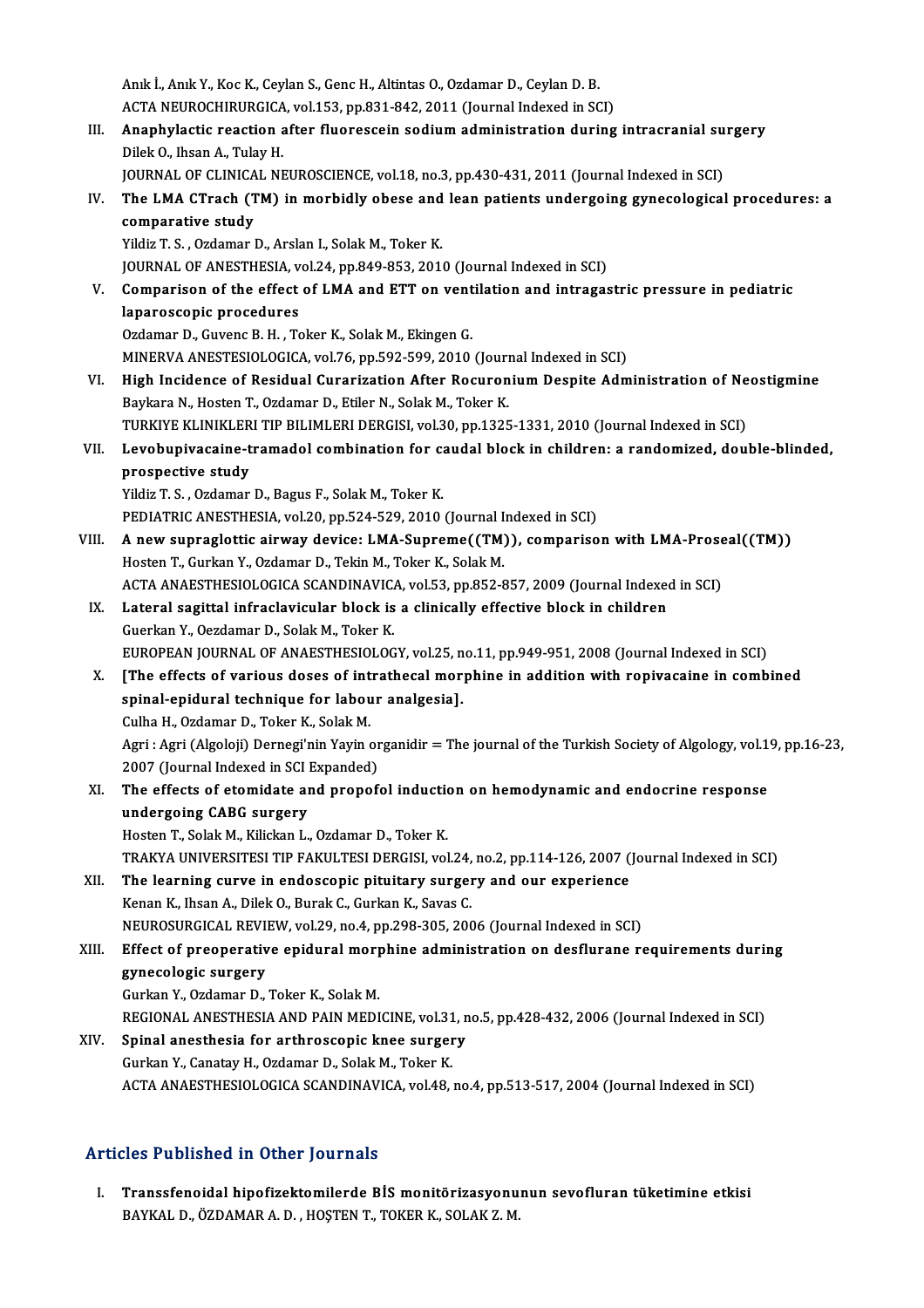TÜRK ANESTEZİ VE REANİMASYON DERNEĞİ DERGİSİ, 2011 (Other Refereed National Journals)<br>Pranafal ile Pranafal Linuranun Eniaksiyan Asrisi ve Hamadinamik Yanıt Uzarine Etk

II. Propofol ile Propofol Lipuronun Enjeksiyon Agrisi ve Hemodinamik Yanıt Uzerine Etkilerinin<br>Karsılaştırılması TÜRK ANESTEZİ V<br>Propofol ile Proj<br>Karşılaştırılması<br>ANTİKE T. HOSTEN

ANTİKET.,HOŞTENT.,ÖZDAMARA.D. ,TOKERK. Karşılaştırılması<br>ANTİKE T., HOŞTEN T., ÖZDAMAR A. D. , TOKER K.<br>TÜRK ANESTEZİ VE REANİMASYON DERNEĞİ DERGİSİ, 2011 (Other Refereed National Journals)<br>Cosuklarda Maspetik Bosonans Görüntüleme Sodasyonunda Branafal ve Katam ANTİKE T., HOŞTEN T., ÖZDAMAR A. D. , TOKER K.<br>TÜRK ANESTEZİ VE REANİMASYON DERNEĞİ DERGİSİ, 2011 (Other Refereed National Journ<br>III. Cocuklarda Magnetik Rezonans Görüntüleme Sedasyonunda Propofol ve Ketamin<br>ÖZDAMAR A. D.

- TÜRK ANESTEZİ VE REANİMASYON DERNEĞİ DERGİSİ, 2011 (Ot<br>Çocuklarda Magnetik Rezonans Görüntüleme Sedasyonur<br>ÖZDAMAR A. D. , HOŞTEN T., GÜRKAN Y., SOLAK Z. M. , TOKER K.<br>TÜRK ANESTEZİ VE REANİMASYON DERNEĞİ DERÇİSİ 2010 (Ot Çocuklarda Magnetik Rezonans Görüntüleme Sedasyonunda Propofol ve Ketamin<br>ÖZDAMAR A. D. , HOŞTEN T., GÜRKAN Y., SOLAK Z. M. , TOKER K.<br>TÜRK ANESTEZİ VE REANİMASYON DERNEĞİ DERGİSİ, 2010 (Other Refereed National Journals)<br>S ÖZDAMAR A. D. , HOŞTEN T., GÜRKAN Y., SOLAK Z. M. , TOKER K.<br>TÜRK ANESTEZI VE REANIMASYON DERNEĞI DERGISI, 2010 (Other Referee<br>IV. Sistemik Lupus Eritamatozusu Olan Bir Gebede Anestezik Yaklaşım<br>SAHIN T. ÖZDAMAR A D. TUTAN
- TÜRK ANESTEZİ VE REANİMASYON DERNEĞİ DERGİSİ, 20<br>Sistemik Lupus Eritamatozusu Olan Bir Gebede Ane<br>ŞAHİN T., ÖZDAMAR A. D. , TUTAN H., TOKER K., SOLAK M.<br>ANESTEZİ DERGİSİ, 2009 (Otbar Bafared National Journe Sistemik Lupus Eritamatozusu Olan Bir Gebede Aneste:<br>ŞAHİN T., ÖZDAMAR A. D. , TUTAN H., TOKER K., SOLAK M.<br>ANESTEZİ DERGİSİ, 2009 (Other Refereed National Journals)<br>Illtresound guidad lateral sagital infraslavisular blask SAHİN T., ÖZDAMAR A. D. , TUTAN H., TOKER K., SOLAK M.<br>ANESTEZİ DERGİSİ, 2009 (Other Refereed National Journals)<br>V. Ultrasound guided lateral sagital infraclavicular block for pectoral flap release
- GÜRKANY., İÇLİA.D. ,ÇARDAKÖZÜT.,SOLAKM.,TOKERK. Ultrasound guided lateral sagital infraclavicular block for pectoral flap release<br>GÜRKAN Y., İÇLİ A. D. , ÇARDAKÖZÜ T., SOLAK M., TOKER K.<br>AGRI-THE JOURNAL OF THE TURKISH SOCIETY OF ALGOLOGY, 2009 (Other Refereed National
- VI. Pektoral flep ayrılmasında ultrason rehberliğinde lateral sagital infraklavikular blok uygulanması AGRI-THE JOURNAL OF THE TURKISH SOCIETY OF ALGOLOGY, 2<br>Pektoral flep ayrılmasında ultrason rehberliğinde lateral<br>GÜRKAN Y., ÖZDAMAR A. D. , HOŞTEN T., SOLAK Z. M. , TOKER K.<br>AČPI 2000 (Other Pefereed National Jeurnals) GÜRKAN Y., ÖZDAMAR A. D. , HOŞTEN T., SOLAK Z. M. , TOKER K.<br>AĞRI, 2009 (Other Refereed National Journals) GÜRKAN Y., ÖZDAMAR A. D. , HOŞTEN T., SOLAK Z. M. , TOKER K.<br>AĞRI, 2009 (Other Refereed National Journals)<br>VII. LMA Fastrach içinden entübasyonda farklı iki endotrakeal tüpün karşılaştırılması<br>SAN S. GÜRKAN Y. TOKER K. HOS
- AĞRI, 2009 (Other Refereed National Journals)<br>LMA Fastrach içinden entübasyonda farklı iki endotrakeal tüpü<br>SAN S., GÜRKAN Y., TOKER K., HOŞTEN T., ÖZDAMAR A. D. , SOLAK Z. M.<br>TÜRK ANESTEZİ VE REANİMASYON DERNEĞİ DERGİSİ 2 LMA Fastrach içinden entübasyonda farklı iki endotrakeal tüpün karşılaştırılması<br>SAN S., GÜRKAN Y., TOKER K., HOŞTEN T., ÖZDAMAR A. D. , SOLAK Z. M.<br>TÜRK ANESTEZİ VE REANİMASYON DERNEĞİ DERGİSİ, 2006 (Other Refereed Nation
- SAN S., GÜRKAN Y., TOKER K., HOŞTEN T., ÖZDAMAR A. D. , SOLAK Z. M.<br>TÜRK ANESTEZI VE REANIMASYON DERNEĞI DERGİSI, 2006 (Other Refereed National Journals)<br>VIII. Kombine-Spinal-Epidural Anestezi ve / veya Genel Anestezi ile TÜRK ANESTEZİ VE REANİMASY<br>Kombine-Spinal-Epidural Ane<br>Endokrin Stres Cevaba Etkisi.<br>ÖZDAMAR A D. canatay b. C<sup>üp</sup>k Kombine-Spinal-Epidural Anestezi ve / veya Genel An<br>Endokrin Stres Cevaba Etkisi.<br>ÖZDAMAR A. D. , canatay h., GÜRKAN Y., kılıçkan l., TOKER K.<br>Anesteri Dergisi 2005 (Other Befereed National Journals). Endokrin Stres Cevaba Etkisi.<br>ÖZDAMAR A. D. , canatay h., GÜRKAN Y., kılıçkan l., TOKER I<br>Anestezi Dergisi, 2005 (Other Refereed National Journals)<br>Dou Anterier Komunikan Arter Aneurizmasına 1 E.K. ÖZDAMAR A. D. , canatay h., GÜRKAN Y., kılıçkan l., TOKER K.<br>Anestezi Dergisi, 2005 (Other Refereed National Journals)<br>IX. Dev Anterior Komunikan Arter Anevrizmasına 1,5 Kraniotomi Yaklaşımı: Olgu Sunumu<br>KOC K. ANIK İ.
	- Anestezi Dergisi, 2005 (Other Refereed National Journals)<br>Dev Anterior Komunikan Arter Anevrizmasına 1,5 Kraniot<br>KOÇ K., ANIK İ., ÖZDAMAR A. D. , CEYLAN S.<br>Türk Nörosirüji Dergisi, 2005 (Other Refereed National Journals) Dev Anterior Komunikan Arter Anevrizmasına 1,5 Kraniot<br>KOÇ K., ANIK İ., ÖZDAMAR A. D. , CEYLAN S.<br>Türk Nöroşirüji Dergisi, 2005 (Other Refereed National Journals)<br>Bir Voğun Bakım Ünitesinde Nazakamial İnfaksiyanlar ve İ
	- X. Bir Yoğun BakımÜnitesinde Nazokomial İnfeksiyonlar ve İnfeksiyon Risk Faktörlerinin İrdelenmesi Türk Nöroşirüji Dergisi, 2005 (Other Refereed National Journals)<br>Bir Yoğun Bakım Ünitesinde Nazokomial İnfeksiyonlar ve İnfeksiyo<br>GÜNDEŞ S., BAYKARA Z. N. , ÖZDAMAR A. D. , bozkurt n., wilke a., TOKER K.<br>Hastana İnfeksiyon Bir Yoğun Bakım Ünitesinde Nazokomial İnfeksiyonlar ve İnfeksi<br>GÜNDEŞ S., BAYKARA Z. N. , ÖZDAMAR A. D. , bozkurt n., wilke a., TOKER<br>Hastane İnfeksiyonları Dergisi, 2003 (Other Refereed National Journals)<br>Kombine spinal a GÜNDEŞ S., BAYKARA Z. N. , ÖZDAMAR A. D. , bozkurt n., wilke a., TOKER K.<br>Hastane İnfeksiyonları Dergisi, 2003 (Other Refereed National Journals)<br>XI. Kombine spinal anestezi yöntemi ile gerçekleştirilen alt batın operasyon
- Hastane İnfeksiyonları Dergisi, 2003 (Other Refereed National Journals)<br>Kombine spinal anestezi yöntemi ile gerçekleştirilen alt batın op<br>yada morfinle hasta kontrollü analjezi<br>BAYKARA Z. N. , karabey f., ÖZDAMAR A. D. , T Kombine spinal anestezi yöntemi ile gerçekleştir<br>yada morfinle hasta kontrollü analjezi<br>BAYKARA Z. N. , karabey f., ÖZDAMAR A. D. , TOKER K.<br>Cumburiyat Üniversitesi Tın Felsiltesi Dergisi 2002 (O Cumhuriyet Üniversitesi Tıp Fakültesi Dergisi, 2003 (Other Refereed National Journals) BAYKARA Z. N. , karabey f., ÖZDAMAR A. D. , TOKER K.<br>Cumhuriyet Üniversitesi Tıp Fakültesi Dergisi, 2003 (Other Refereed National )<br>XII. Nadir Görülen Bir Akut Karın Nedeni Spontan Koedok Perforasyonu<br>PÜVÜKCEPİZ O. GUP
- BÜYÜKGEBİZ O., ÇUBUKCU A., özkan s., YİRMİBEŞOĞLU A. O. , ÖZDAMAR A. D. , ŞAHİN T.<br>Klinik Deneysel Cerrahi, 1999 (Other Refereed National Journals) Nadir Görülen Bir Akut Karın Nedeni Spontan Koedok Peri<br>BÜYÜKGEBİZ O., ÇUBUKCU A., özkan s., YİRMİBEŞOĞLU A. O. , ÖZD*ı*<br>Klinik Deneysel Cerrahi, 1999 (Other Refereed National Journals)<br>NADİR GÖRÜLEN BİR AKUT KARIN NEDENİ BÜYÜKGEBİZ O., ÇUBUKCU A., özkan s., YİRMİBEŞOĞLU A. O. , ÖZDAMAR A. D. , ŞAHİN T.<br>Klinik Deneysel Cerrahi, 1999 (Other Refereed National Journals)<br>XIII. NADİR GÖRÜLEN BİR AKUT KARIN NEDENİ SPONTAN KOLEDOK PERFORASYONU<br>PÜV
- Klinik Deneysel Cerrahi, 1999 (Other Refereed National Journals)<br>NADİR GÖRÜLEN BİR AKUT KARIN NEDENİ SPONTAN KOLEDOK PE<br>BÜYÜKGEBİZ O., ÖZKAN S., YİRMİBEŞOĞLU A. O. , ÖZDAMAR A. D. , ŞAHİN T.<br>KLİNİK VE DENEVSEL CERRAHİ DERÇ BÜYÜKGEBİZ O., ÖZKAN S., YİRMİBEŞOĞLU A. O. , ÖZDAMAR A. D. , ŞAHİN T.<br>KLİNİK VE DENEYSEL CERRAHİ DERGİSİ, vol.7, no.3, pp.165-67, 1999 (Other Refereed National Journals)

## Books&Book Chapters

- ooks & Book Chapters<br>I. POST PARTUM DÖNEM VE AĞRI is & Be<br>POST P.<br>İçli A. D.<br>in: DOČ! İçli A. D.<br>in: DOĞUM AĞRISI VE YÖNETİMİ, PROF.DR.NURAN KÖMÜRCÜ YRD.DOÇ DR AYLA BERKİTEN ERGİN, Editor, İçli A. D.<br>in: DOĞUM AĞRISI VE YÖNETİMİ, P<br>BEDRAY, İstanbul, pp.56-61, 2008<br>DOĞUM AĞBISI YÖNETİMİNDE
- II. DOĞUM AĞRISI YÖNETİMİNDE FARMAKOLOJİK YÖNTEMLER<br>İçli A. D. BEDRAY<br>DOĞUM<br>İçli A. D.<br>in. PPO

in: , PROF DR NURAN KÖMÜRCÜ YRD DOÇ DR AYLA BERKİTEN ERGİN, Editor, BEDRAY, İstanbul, pp.56-65, 2008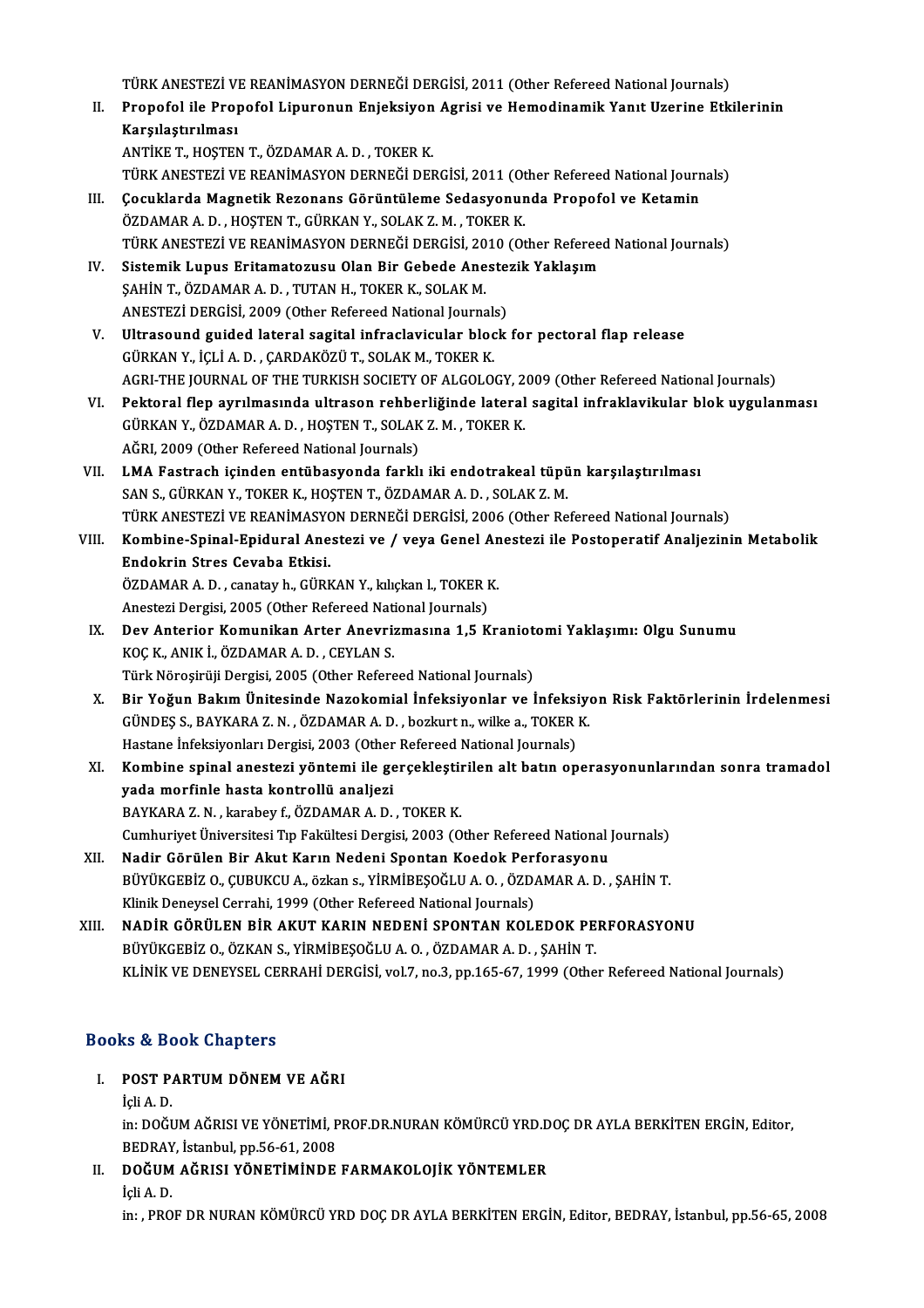## III. DENEY HAYVANLARINDA ANESTEZİ **DENEY**<br>İçli A. D.<br>in: DENE

DENEY HAYVANLARINDA ANESTEZİ<br>İçli A. D.<br>in: DENEYSEL CERRAHİ, İSKENDER SAYEK N.ZAFER CANTÜRK, Editor, Nobel Yayın Dağıtım, İstanbul, pp.48-53,<br>2005 İçli A.<br>in: DE<br>2005<br>PEDİ IN: DENEYSEL CERRAHİ, İSKENDER SAYEK N.ZAFER CANTÜRK, Editor, 1<br>2005<br>IV. PEDİATRİK GÖĞÜS CERRAHİSİNDE ANESTEZİ SONRASI BAKIM<br>İcli A.D

# 2005<br>IV. PEDIATRIK GÖĞÜS CERRAHISINDE ANESTEZI SONRASI BAKIM<br>İçli A. D.

PEDİATRİK GÖĞÜS CERRAHİSİNDE ANESTEZİ SONRASI BAKIM<br>İçli A. D.<br>in: PEDİATRİK GÖĞÜS CERRAHİSİ, MUSTAFA YÜKSEL MELİH KAPTANOĞLU, Editor, TURGUT YAYINCILIK, İstanbul,<br>pp.34.40.2004 İçli A. D.<br>in: PEDİATRİK G<br>pp.34-40, 2004

# pp.34-40, 2004<br>Refereed Congress / Symposium Publications in Proceedings

- efereed Congress / Symposi<br>I. GEBELERDE NÖROANESTEZİ<br>ÖZDAMARA D I. GEBELERDE NÖROANESTEZİ<br>ÖZDAMARA.D. PALANDÖKEN ANESTEZİ GÜNLERİ, Turkey, 25 - 26 November 2017 ÖZDAMAR A. D.<br>PALANDÖKEN ANESTEZİ GÜNLERİ, Turkey, 25 - 26 November 2017<br>II. The Effects of Irrigation Solution Temperature in Transurethral Surgeries<br>AKSU G. İÇLİ A. D. TOKER K. Solak 7 M PALANDÖKEN ANESTEZİ GÜNLERİ, Turk<br>The Effects of Irrigation Solution Te<br>AKSU C., İÇLİ A. D. , TOKER K., Solak Z. M.<br>Euroanesthesia 2016, The Euroneen Ane
- The Effects of Irrigation Solution Temperature in Transurethral Surgerie<br>AKSU C., İÇLİ A. D. , TOKER K., Solak Z. M.<br>Euroanesthesia 2016, The European Anaesthesiology Congress, 28 30 May 2016<br>Conel anesteri vanılan erisk AKSU C., İÇLİ A. D. , TOKER K., Solak Z. M.<br>Euroanesthesia 2016, The European Anaesthesiology Congress, 28 - 30 May 2016<br>III. Genel anestezi yapılan erişkin hastalarda postoperatif derlenme ünitesinde görülen<br>Ismulikasyanl
- Euroanesthesia 2016, The European Anae<br>Genel anestezi yapılan erişkin hastala<br>komplikasyonların değerlendirilmesi<br>ÖZDAL B. ÖZDAMAR A.D., ARSLAN AYDL Genel anestezi yapılan erişkin hastalarda postoperatif derlenme<br>komplikasyonların değerlendirilmesi<br>ÖZDAL P., ÖZDAMAR A. D. , ARSLAN AYDIN Z. İ. , TOKER K., SOLAK Z. M.<br>Türk Anesteziyoleji ve Beanimesyon Derneği 49, Ulusal komplikasyonların değerlendirilmesi<br>ÖZDAL P., ÖZDAMAR A. D. , ARSLAN AYDIN Z. İ. , TOKER K., SOLAK Z. M.<br>Türk Anesteziyoloji ve Reanimasyon Derneği 49. Ulusal Kongresi, Turkey, 2 - 06 December 2015 ÖZDAL P., ÖZDAMAR A. D. , ARSLAN AYDIN Z. İ. , TOKER K., SOLAK Z. M.<br>Türk Anesteziyoloji ve Reanimasyon Derneği 49. Ulusal Kongresi, Turkey, 2 - 06 December 2015<br>IV. Ağız açıklığı kısıtlı olan hastanın McGrath MAC X Bl
- Türk Anesteziyoloji ve Reanimasyon Derneği 49. Ulusal Kongresi, Turk<br>Ağız açıklığı kısıtlı olan hastanın McGrath MAC X Blade ve mag<br>ARSLAN AYDIN Z. İ. , ÖZDAL P., ÖZDAMAR A. D. , AĞIR H., SOLAK Z. M.<br>Türk Anesteriyeleji ve ARSLAN AYDIN Z. İ. , ÖZDAL P., ÖZDAMAR A. D. , AĞIR H., SOLAK Z. M.<br>Türk Anesteziyoloji ve Reanimasyon Derneği 49. Ulusal Kongresi, Turkey, 2 - 06 December 2015
- V. Sezaryen esnasında amniyon sıvı embolisine bağlı gelişen kardiyak arrestin yönetimi Türk Anesteziyoloji ve Reanimasyon Derneği 49. Ulusal Kongresi, Turkey, 2 - 06 December 2015<br>Sezaryen esnasında amniyon sıvı embolisine bağlı gelişen kardiyak arrestin yönetimi<br>TÜRNA C. K. , ARSLAN AYDIN Z. İ. , BAYKARA Z. Sezaryen esnasında amniyon sıvı embolisine bağlı gelişen kardiyak arrestin yönetimi<br>TURNA C. K. , ARSLAN AYDIN Z. İ. , BAYKARA Z. N. , ÖZDAMAR A. D. , ŞAHİN T., TOKER K., SOLAK<br>Türk Anesteziyoloji ve Reanimasyon Derneği 48 TURNA C. K. , ARSLAN AYDIN Z. İ. , BAYKARA Z. N. , ÖZDAMAR A. D<br>Türk Anesteziyoloji ve Reanimasyon Derneği 48. Ulusal Kongresi, 1<br>VI. Ultrason rehberliğinde infraklavikular blok deneyimlerimi<br>CÜRKAN V. TEKİN M. ÖZRAMAR A.
- Türk Anesteziyoloji ve Reanimasyon Derneği 48. Ulusal Kongresi, Turkey, 25 29 October 2014<br>Ultrason rehberliğinde infraklavikular blok deneyimlerimi<br>GÜRKAN Y., TEKİN M., ÖZDAMAR A. D. , HOŞTEN T., OHTAROĞLU Ç., ACAR S., Ultrason rehberliğinde infraklavikular blok deneyimlerimi<br>GÜRKAN Y., TEKİN M., ÖZDAMAR A. D. , HOŞTEN T., OHTAROĞLU Ç., AC.<br>11.Ulusal Rejyonal Anestezi Kongresi, Turkey, 25 - 28 November 2010<br>Hinetreidik bestade transafone GÜRKAN Y., TEKİN M., ÖZDAMAR A. D. , HOŞTEN T., OHTAROĞLU Ç., ACA<br>11.Ulusal Rejyonal Anestezi Kongresi, Turkey, 25 - 28 November 2010<br>VII. Hipotroidik hastada transsfenoidal hipofis adenomu eksizyonu<br>ÖZDAMAR A. D., BAY
- 11.Ulusal Rejyonal Anestezi Kongresi, Turkey, 25 28 November 2010<br>Hipotroidik hastada transsfenoidal hipofis adenomu eksizyonu<br>ÖZDAMAR A. D. , BAYHAN N., HOŞTEN T., SOLAK Z. M. , TOKER K. XLIII. Türk Anestezi Ve Reanimasyon Derneği Kongresi, Turkey, 28 October - 01 November 2009 ÖZDAMAR A. D. , BAYHAN N., HOŞTEN T., SOLAK Z. M. , TOKER K.<br>XLIII. Türk Anestezi Ve Reanimasyon Derneği Kongresi, Turkey, 28 October - 01 November 2009<br>VIII. Transsfenoidal hipofis adenomlarında BİS monitörizasyonunun
- BAYKAL CEYLAN D., ÖZDAMAR A. D. , HOŞTEN T., SOLAK Z. M. , TOKER K.<br>XLIII. Türk Anestezi Ve Reanimasyon Derneği Kongresi, Turkey, 28 October 01 November 2009 Transsfenoidal hipofis adenomlarında BİS monitörizasyonunun sevofluran tüketimine<br>BAYKAL CEYLAN D., ÖZDAMAR A. D. , HOŞTEN T., SOLAK Z. M. , TOKER K.<br>XLIII. Türk Anestezi Ve Reanimasyon Derneği Kongresi, Turkey, 28 October
- IX. Laparoskopik nefrektomide aort yaralanması ÖZGÜN M., ÖZDAMAR A. D., HOŞTEN T., SOLAK Z. M., TOKER K. XLIII. Türk Anestezi Ve Reanimasyon Derneği Kongresi, Turkey, 28 October - 01 November 2009 ÖZGÜN M., ÖZDAMAR A. D., HOŞTEN T., SOLAK Z. M., TOKER K.<br>XLIII. Türk Anestezi Ve Reanimasyon Derneği Kongresi, Turkey, 28 October - 01 November 2009<br>X. Mikrolarengeal cerrahide süperempoze yüksek frekanlı jet ventilasyon
- XLIII. Türk Anestezi Ve Reanimasyon Derneği Kongresi, Turkey,<br><mark>Mikrolarengeal cerrahide süperempoze yüksek frekanlı</mark><br>HOŞTEN T., ÖZDAMAR A. D. , ÖZGÜN M., SOLAK Z. M. , TOKER K.<br>YLIH Türk Anesteri Ve Beanimasyon Derneği Kon Mikrolarengeal cerrahide süperempoze yüksek frekanlı jet ventilasyon deneyimlerimi:<br>HOŞTEN T., ÖZDAMAR A. D. , ÖZGÜN M., SOLAK Z. M. , TOKER K.<br>XLIII. Türk Anestezi Ve Reanimasyon Derneği Kongresi, Turkey, 28 October - 01 HOŞTEN T., ÖZDAMAR A. D. , ÖZGÜN M., SOLAK Z. M. , TOKER K.<br>XLIII. Türk Anestezi Ve Reanimasyon Derneği Kongresi, Turkey, 28 October - 01 November 2009<br>XI. Morbid obezlerde ILMA ve CTrach in havayolu etkinliklerinin ka
- ARSLANAYDINZ. İ. ,ÖZDAMARA.D. ,ŞAHİNT.,SOLAKZ.M. ,TOKERK. Türk Anesteziyoloji ve Reanimasyon Derneği 43. Ulusal Kongresi, Turkey, 28 October - 01 November 2009
- XII. DCI Videolaryngoskop ve LMA-C-Trach: Karşılaştırmalı klinik çalışma GÜRKANY.,HOŞTENT.,ÖZDAMARA.D. ,TEKİNM.,SOLAKZ.M. ,TOKERK. DCI Videolaryngoskop ve LMA-C-Trach: Karşılaştırmalı klinik çalışma<br>GÜRKAN Y., HOŞTEN T., ÖZDAMAR A. D. , TEKİN M., SOLAK Z. M. , TOKER K.<br>XLII. Türk Anestezi Ve Reanimasyon Derneği Kongresi, Turkey, 29 October - 01 Novemb GÜRKAN Y., HOŞTEN T., ÖZDAMAR A. D., TEKİN M., SOLAK Z. M., TOKER K.<br>XLII. Türk Anestezi Ve Reanimasyon Derneği Kongresi, Turkey, 29 October - 01 November 2008<br>XIII. Yeni bir supraglottik havayolu gereci: LMA-Supreme; LMA-
- XLII. Türk Anestezi Ve Reanimasyon Derneği Kongresi, Turkey, 29 Octobeı<br>Yeni bir supraglottik havayolu gereci: LMA-Supreme; LMA-Prosea<br>HOŞTEN T., GÜRKAN Y., ÖZDAMAR A. D. , TEKİN M., TOKER K., SOLAK Z. M.